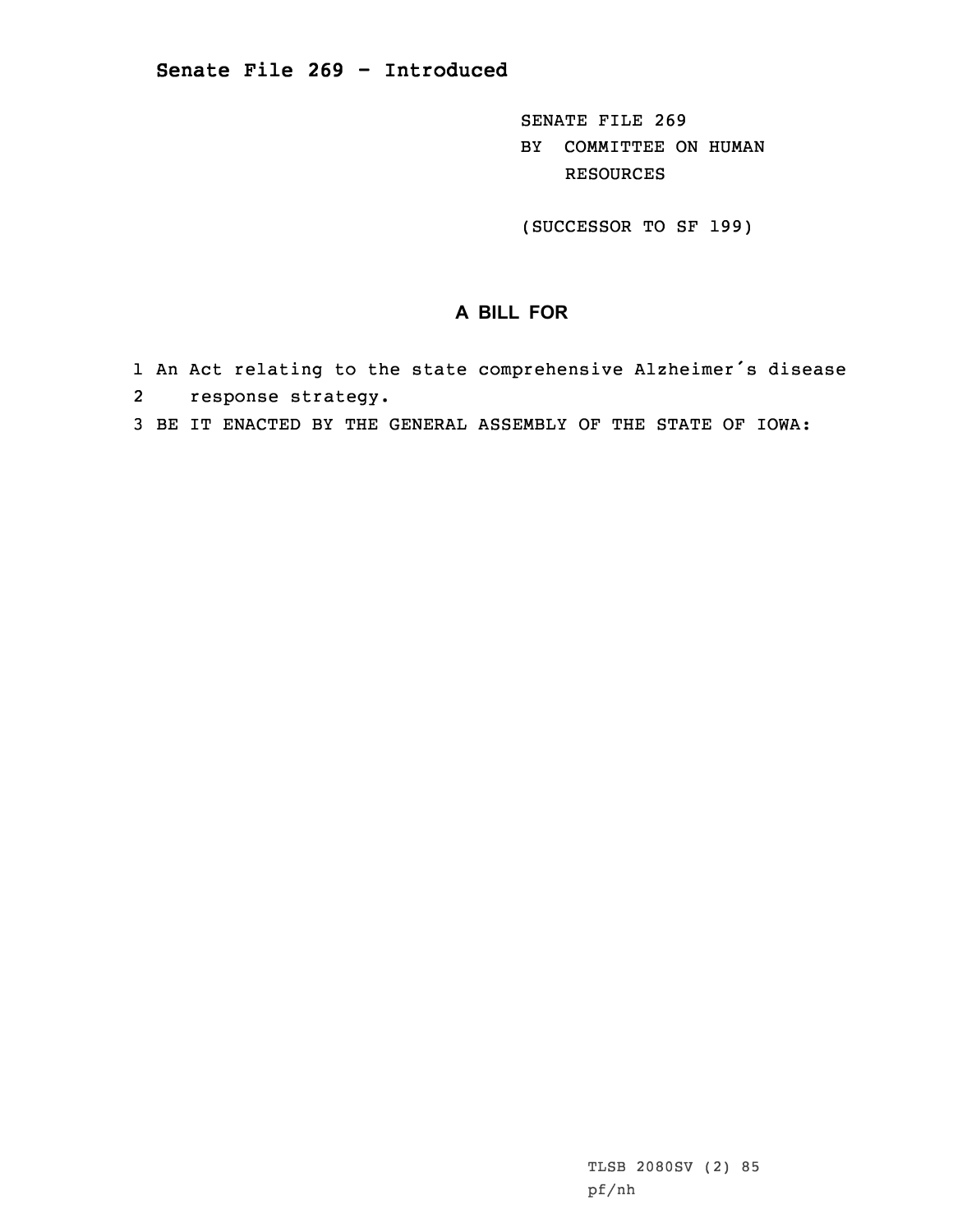1Section 1. NEW SECTION. **135P.1 Definitions.**

2 As used in this chapter, unless the context otherwise 3 requires:

4 1. *"Alzheimer's disease"* or *"Alzheimer's"* means <sup>a</sup> progressive, degenerative, fatal disorder that results in loss of memory, loss of thinking and language skills, and behavioral changes. *"Alzheimer's disease"* includes related dementias including vascular dementia, Parkinson's disease, dementia with Lewy bodies, frontotemporal dementia, Crutzfeldt-Jakob disease, normal pressure hydrocephalus, and mixed dementia.

11 2. *"Department"* means the department of public health. 12 Sec. 2. NEW SECTION. **135P.2 Alzheimer's disease —— state-level coordination and comprehensive response strategy.** 14 1. The department shall develop and administer, and provide for state-level coordination of, <sup>a</sup> comprehensive Alzheimer's disease response strategy in accordance with the recommendations of the stakeholder workgroup convened pursuant to 2011 Iowa Acts, chapter 61. The response strategy shall include development and monitoring of short-term and long-term objectives and action steps to ensure that individuals with Alzheimer's disease have access to the highest quality and most appropriate care at all stages of the disease and in all settings across the service and supports continuum. The response strategy may include prioritization of objectives and action steps to most efficiently utilize resources and funding. The department shall update the initial response strategy biennially and shall submit <sup>a</sup> progress report annually in January to the governor and the general assembly.

 2. In providing state-level coordination, the department shall integrate public and private resources and programs, reduce duplication, evaluate programs and services to ensure that evidence-based, high-quality programs and services are available to maximize the positive impact for individuals with Alzheimer's and their families and caregivers, and promote public awareness.

-1-

LSB 2080SV (2) 85 pf/nh 1/5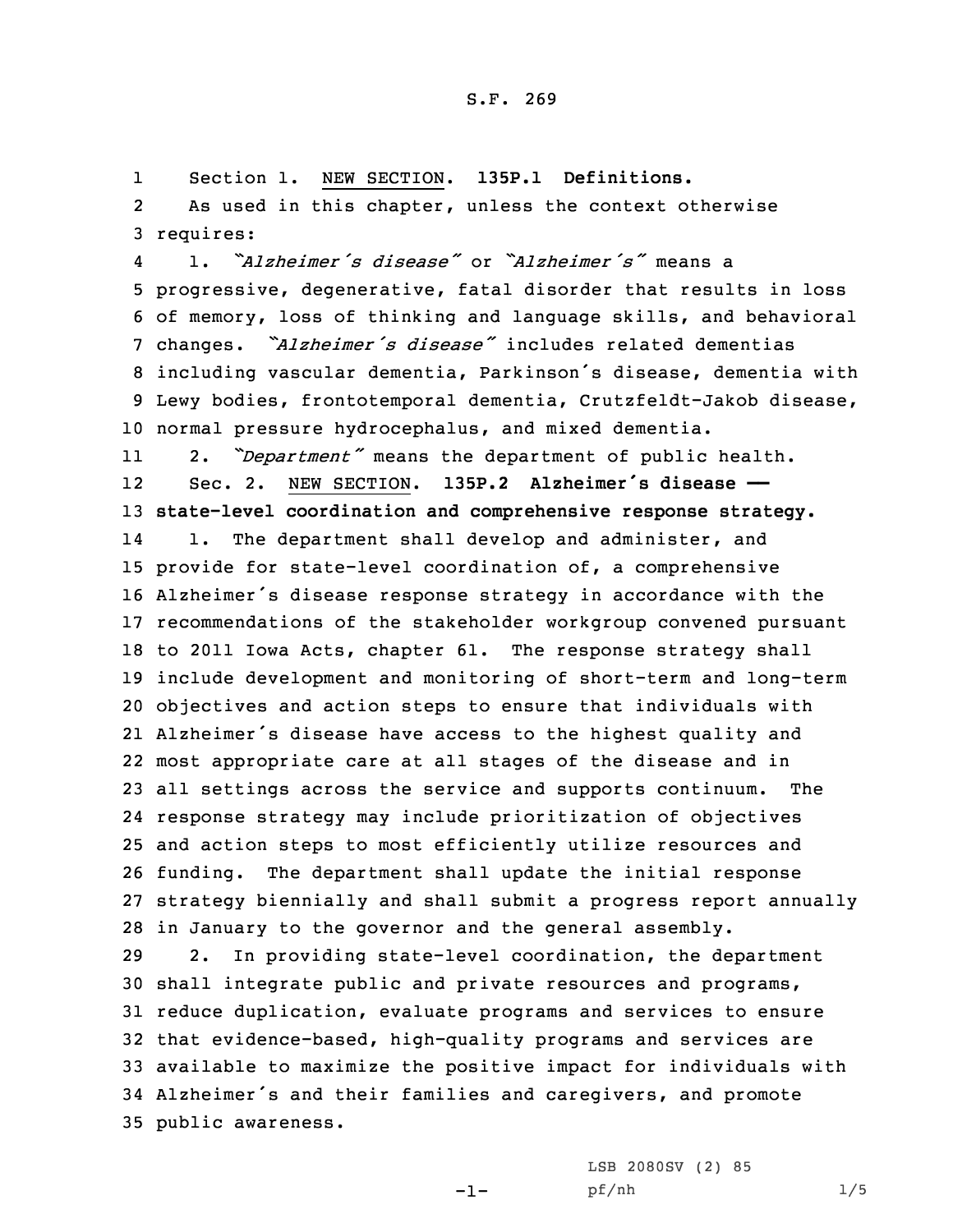1 3. In developing the comprehensive Alzheimer's disease 2 response strategy, the department shall do all of the 3 following:

4 *a.* Establish an Alzheimer's disease coordinator position in the department in <sup>a</sup> manner similar to those positions that address other chronic conditions in the state. The coordinator, in partnership with public and private entities and the multidisciplinary advisory council convened pursuant to paragraph *"b"*, shall do all of the following:

 (1) Implement the recommendations of the Alzheimer's disease stakeholder workgroup convened pursuant to 2011 Iowa Acts, chapter 61, and establish standards for the comprehensive Alzheimer's disease response strategy.

14 (2) Inform, educate, and empower the public regarding the impact of Alzheimer's disease, in order to increase awareness of the disease and in particular the benefits of early detection, while working to decrease the stigma associated with Alzheimer's disease.

 (3) Monitor the prevalence of Alzheimer's disease and cognitive impairment in the state through data collection and coordination efforts. Such data shall be made available to and used to assist public and private efforts in developing evidence-based programs and policies that address Alzheimer's 24 disease.

 (4) Evaluate, and promote the improved effectiveness, accessibility, and quality of, clinical and population-based Alzheimer's services. The evaluation and promotion efforts shall include coordination of services to reach rural and underserved areas of the state.

 (5) Ensure <sup>a</sup> competent public and private sector workforce specific to the challenges of Alzheimer's disease. The effort shall include coordinating existing state efforts to develop, implement, and evaluate curricula and training requirements for providers of services who interact with individuals with Alzheimer's disease.

 $-2-$ 

LSB 2080SV (2) 85 pf/nh 2/5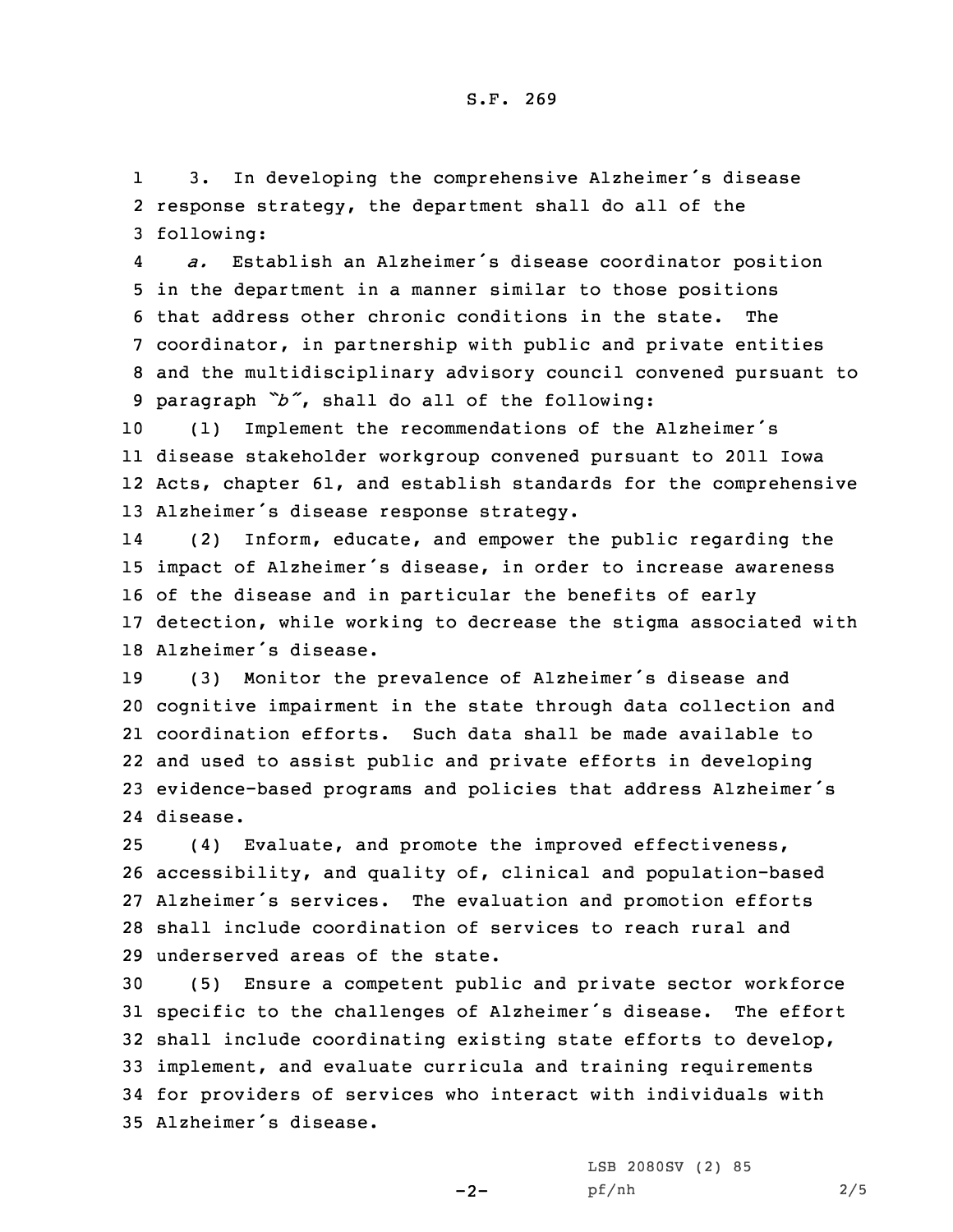S.F. 269

1 (6) Act as <sup>a</sup> liaison to the aging and disabilities resource centers, area agencies on aging, Alzheimer's association chapters, the health and long-term care access advisory council created by the department to implement the directives of sections 135.163 and 135.164, and other entities to ensure Alzheimer's disease is appropriately addressed in the state. (7) Secure public and private funding relating to dementia to fulfill the duties specified under this chapter. *b.* Convene <sup>a</sup> multidisciplinary advisory council. The council shall assist and advise the department and the coordinator; develop partnerships to provide coordination, collaboration, and support for Alzheimer's-related services and programs throughout the state; and advocate on behalf of persons with Alzheimer's disease and their families. The advisory council shall, at <sup>a</sup> minimum, include representation from individuals with Alzheimer's disease and their families; caregivers and other providers of services and supports; medical providers including primary and specialty care providers, which shall include geriatricians, neurologists, and others with expertise in Alzheimer's disease; the Alzheimer's association; community-based organizations and other organizations with interest or expertise in Alzheimer's disease; academic institutions and programs with <sup>a</sup> focus on Alzheimer's disease and dementia; and appropriate state agencies including but not limited to the department on aging, the department of human services, the department of inspections and appeals, the department of public safety, and the department of workforce development. The department shall enlist private entities in providing staff support for the 30 council.

 Sec. 3. REPEAL. Section 135.171, Code 2013, is repealed. Sec. 4. INCORPORATION OF EXISTING STATE DUTIES. The department of public health shall incorporate the requirements specified in section 135.171, Code 2013, into the comprehensive Alzheimer's disease strategy developed and administered

 $-3-$ 

LSB 2080SV (2) 85 pf/nh 3/5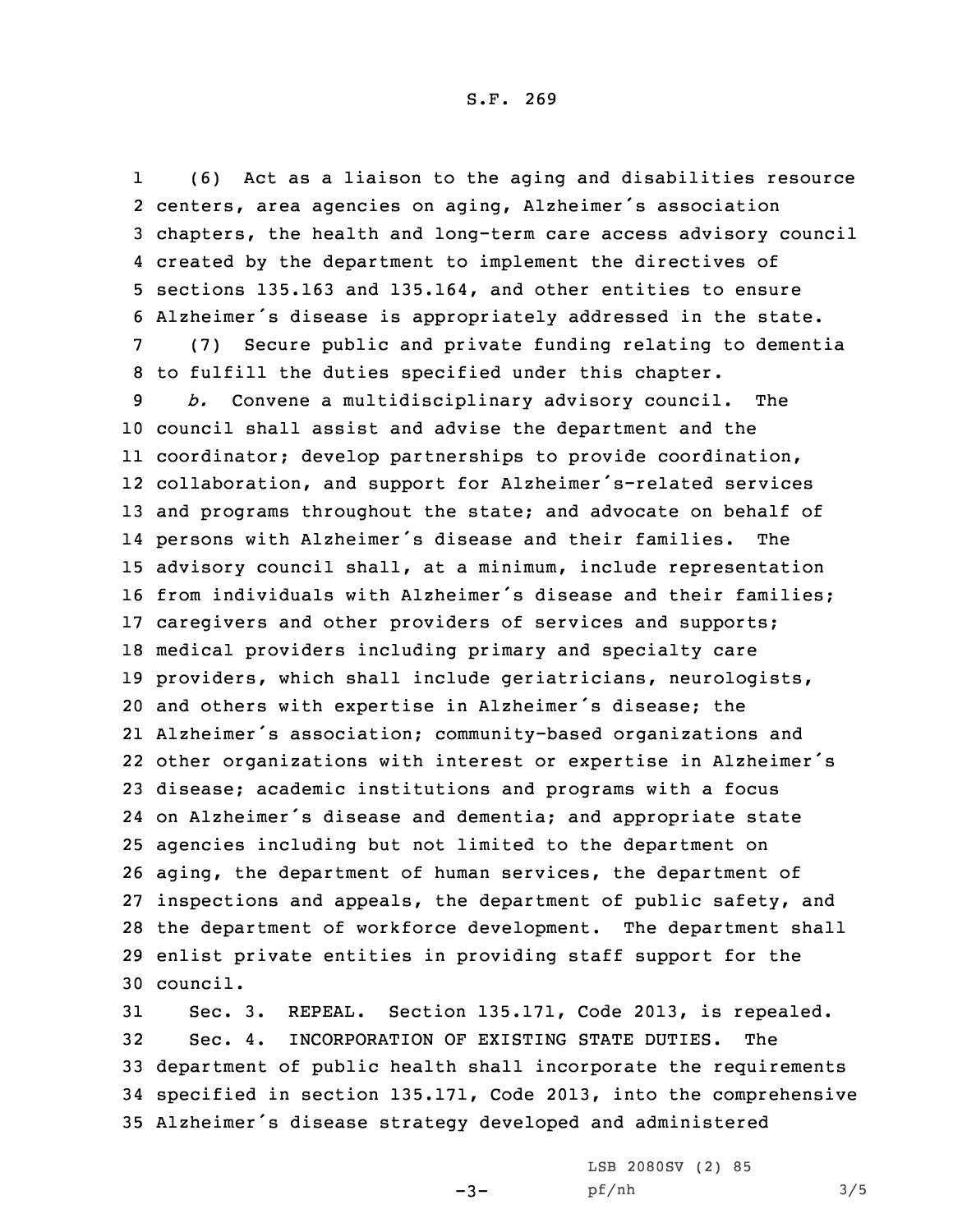## S.F. 269

 pursuant to this Act. 2 EXPLANATION This bill relates to state-level coordination of and <sup>a</sup> comprehensive response strategy for Alzheimer's disease. The bill creates <sup>a</sup> new Code chapter, Code chapter 135P, to direct that the department of public health (DPH) is to develop and administer, and provide for state-level coordination of, <sup>a</sup> comprehensive Alzheimer's disease response strategy. The bill provides <sup>a</sup> definition of Alzheimer's disease which includes related dementias. 11 The bill directs DPH to develop and administer <sup>a</sup> comprehensive Alzheimer's disease response strategy, to update the strategy biennially, and to submit <sup>a</sup> progress report annually in January to the governor and the general assembly. The response strategy may include prioritization of objectives and action steps to most efficiently utilize resources and 17 funding. In providing state-level coordination, DPH is directed to integrate public and private resources and programs, reduce duplication, evaluate programs and services to ensure that evidence-based, high-quality programs and services are available to maximize the positive impact for individuals with Alzheimer's and their families and caregivers, and promote public awareness. In developing and administering the comprehensive Alzheimer's disease response strategy, DPH is directed to establish an Alzheimer's disease coordinator within the department and to convene <sup>a</sup> multidisciplinary advisory council. The coordinator, in partnership with public and private entities and the multidisciplinary advisory council, is directed to implement the recommendations of the 2011 Alzheimer's disease stakeholder workgroup, and establish standards for the comprehensive Alzheimer's disease response strategy; inform, educate, and empower the public regarding

<sup>35</sup> the impact of Alzheimer's disease, in order to increase

 $-4-$ 

LSB 2080SV (2) 85 pf/nh 4/5